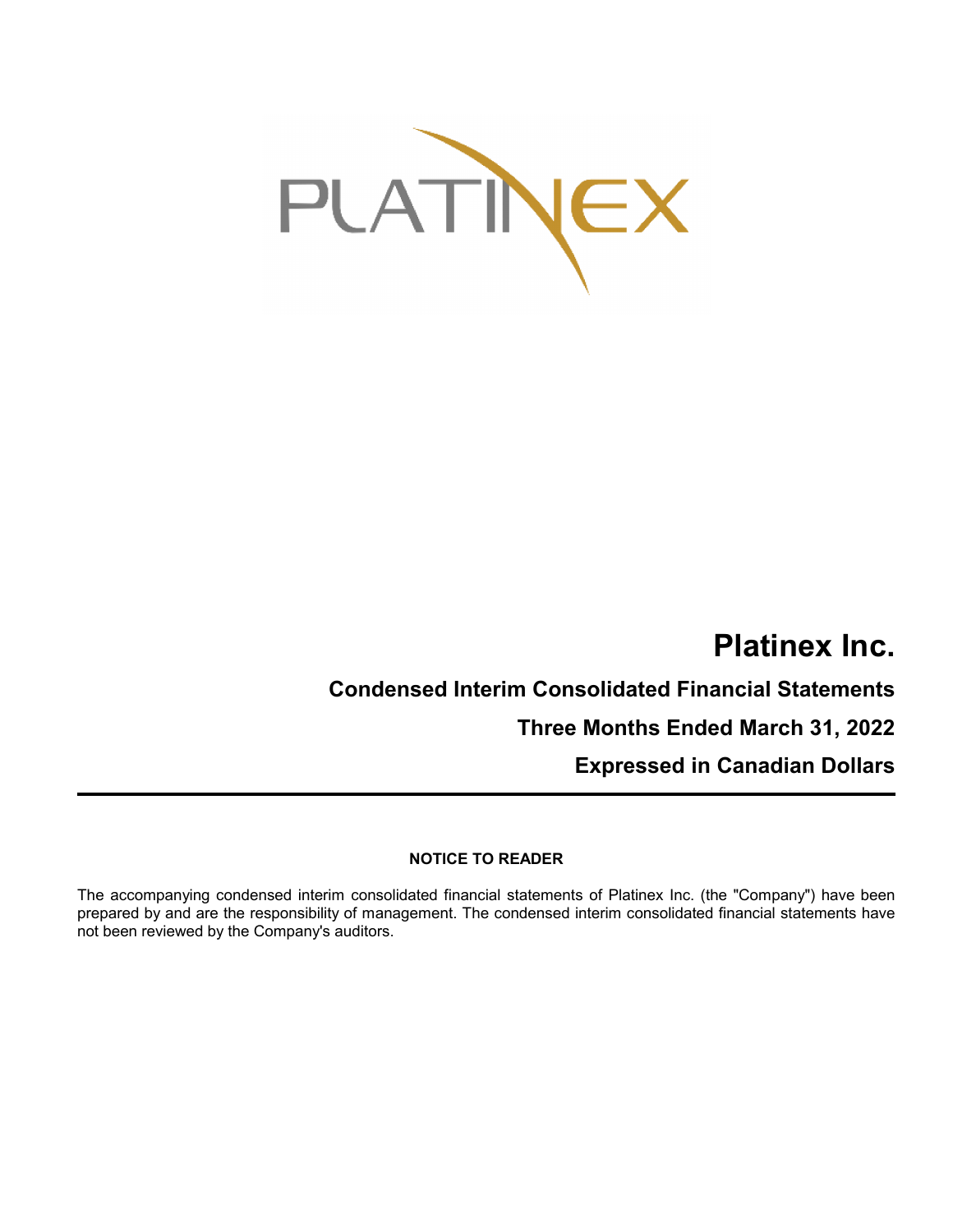| <b>Condensed Interim Consolidated Statements of Financial Position</b>                                                                                 | <b>Expressed in Canadian Dollars</b>                   |                                                        |
|--------------------------------------------------------------------------------------------------------------------------------------------------------|--------------------------------------------------------|--------------------------------------------------------|
|                                                                                                                                                        | As at<br>March 31,<br>2022                             | As at<br>December 31,<br>2021                          |
| <b>ASSETS</b>                                                                                                                                          |                                                        |                                                        |
| <b>Current assets</b><br>Cash<br><b>HST</b> receivable<br>Prepaid expenses                                                                             | \$<br>463,165<br>22,297<br>20,717                      | \$<br>203,263<br>16,925<br>25,029                      |
| <b>Total current assets</b>                                                                                                                            | 506,179                                                | 245,217                                                |
| <b>Non-current assets</b><br>Exploration and evaluation assets (note 3)                                                                                | 2,449,176                                              | 2,146,908                                              |
| <b>Total non-current assets</b>                                                                                                                        | 2,449,176                                              | 2,146,908                                              |
| <b>Total assets</b>                                                                                                                                    | \$<br>2,955,355                                        | \$<br>2,392,125                                        |
| <b>LIABILITIES AND SHAREHOLDERS' EQUITY</b>                                                                                                            |                                                        |                                                        |
| <b>Current liabilities</b><br>Accounts payable and accrued liabilities (note 11)<br><b>Subscription receipts</b><br>Promissory note (note 4)           | \$<br>339,828<br>435,300<br>264,789                    | \$<br>245,524<br>258,625                               |
| <b>Total current liabilities</b><br>Loan payable (note 5)                                                                                              | 1,039,917<br>40,000                                    | 504,149<br>40,000                                      |
| <b>Total liabilities</b>                                                                                                                               | 1,079,917                                              | 544,149                                                |
| <b>Shareholders' equity</b><br>Share capital (note 6)<br>Share warrant reserve (note 7)<br>Share-based payment reserve (note 8)<br>Accumulated deficit | 10,980,649<br>1,633,309<br>2,103,694<br>(12, 842, 214) | 10,799,399<br>1,633,309<br>2,068,594<br>(12, 653, 326) |
| <b>Total shareholders' equity</b>                                                                                                                      | 1,875,438                                              | 1,847,976                                              |
| Total liabilities and shareholders' equity                                                                                                             | \$<br>2,955,355                                        | \$<br>2,392,125                                        |

**Platinex Inc.**

Nature of operations and going concern (note 1) Commitments and contingencies (note 10) Subsequent events (note 12)

The accompanying notes are an integral part of these condensed interim consolidated financial statements.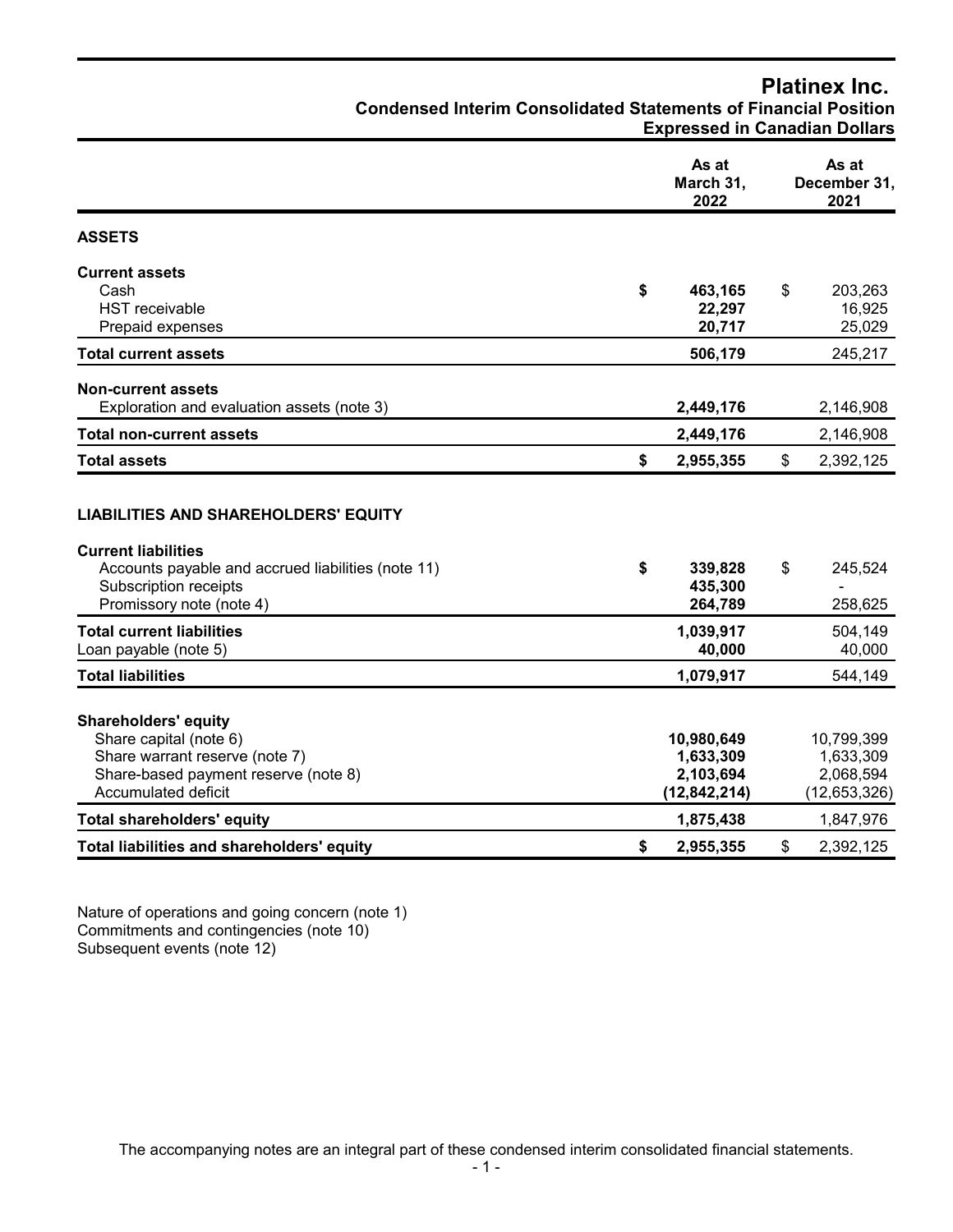## **Platinex Inc. Condensed Interim Consolidated Statements of Loss and Comprehensive Loss Expressed in Canadian Dollars**

|                                                                          | 2022              |      | <b>Three Months Ended</b><br>March 31,<br>2021 |
|--------------------------------------------------------------------------|-------------------|------|------------------------------------------------|
|                                                                          |                   |      |                                                |
| <b>Expenses</b>                                                          |                   |      |                                                |
| Professional fees (note 11)                                              | \$<br>$35,705$ \$ |      | 27,025                                         |
| Consulting fees (note 11)                                                | 23,066            |      | 37,027                                         |
| Depreciation                                                             | $\blacksquare$    |      | 137                                            |
| Interest                                                                 | 6,164             |      |                                                |
| Investor relations and marketing                                         | 21,324            |      | 72,211                                         |
| Management fees, directors' fees and salaries (note 11)                  | 55,500            |      | 22,750                                         |
| Office and general                                                       | 9,395             |      | 21,937                                         |
| Rent (note 11)                                                           |                   |      | 1,500                                          |
| Regulatory and transfer agent fees                                       | 2,634             |      | 733                                            |
| Share-based payments (notes 4, 8 and 11)                                 | 35,100            |      | 202,815                                        |
| Net loss and comprehensive loss for the period                           | \$<br>(188, 888)  | - \$ | (386, 135)                                     |
| Basic and diluted loss per share                                         | \$<br>$(0.00)$ \$ |      | (0.00)                                         |
| Weighted average number of common shares outstanding - basic and diluted | 164,721,906       |      | 156,034,774                                    |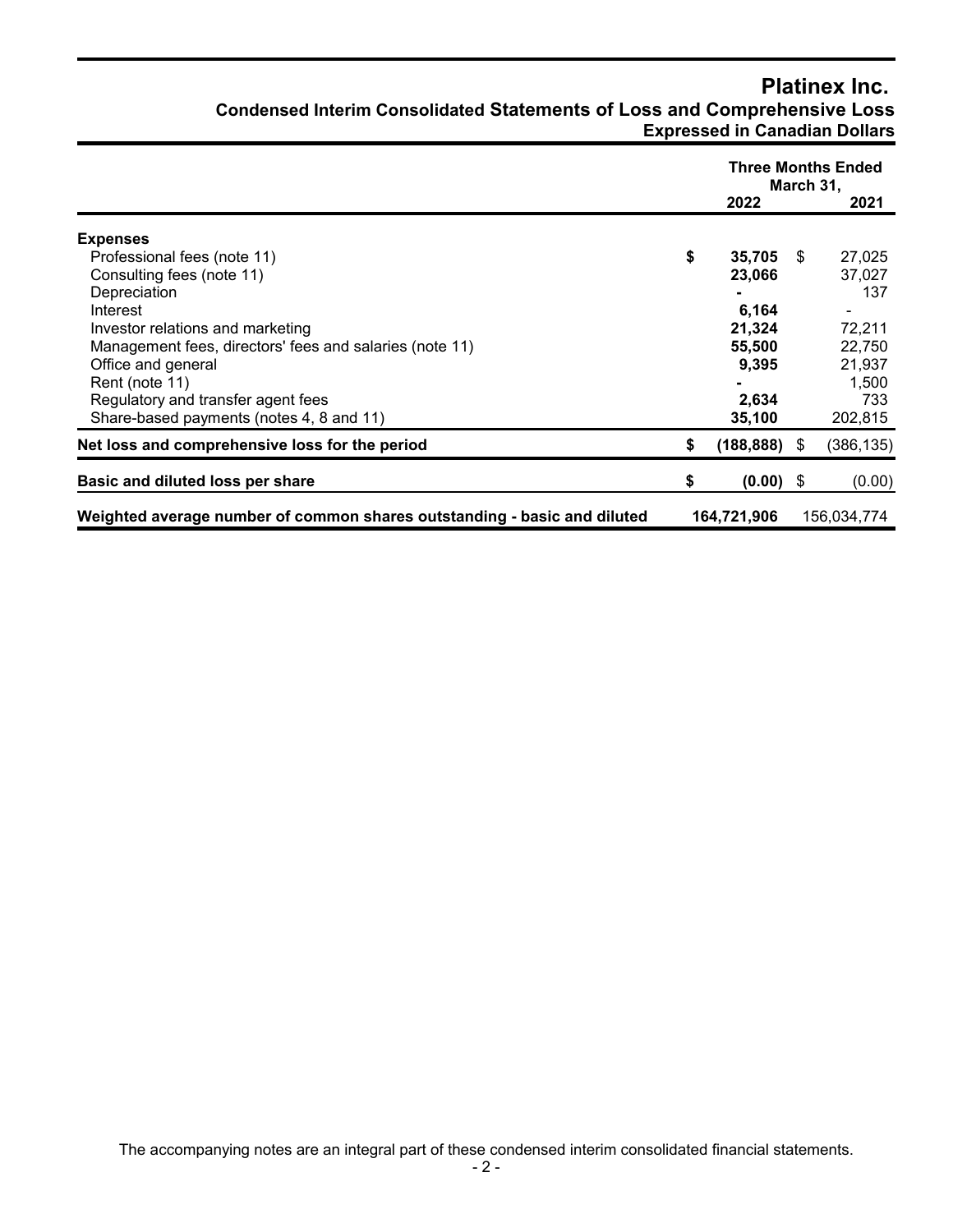# **Platinex Inc. Condensed Interim Consolidated Statements of Cash Flows Expressed in Canadian Dollars**

|                                                                                                |          | <b>Three Months Ended</b><br>March 31, |          |             |
|------------------------------------------------------------------------------------------------|----------|----------------------------------------|----------|-------------|
|                                                                                                |          | 2022                                   |          | 2021        |
| <b>Operating activities</b>                                                                    |          |                                        |          |             |
| Net loss for the period                                                                        | \$       | (188, 888)                             | \$       | (386, 135)  |
| Adjustments to reconcile net loss to net cash used in operating activities:                    |          |                                        |          |             |
| Depreciation                                                                                   |          |                                        |          | 137         |
| Share-based payments                                                                           |          | 35,100                                 |          | 202,815     |
| Interest and draw down fee accrual                                                             |          | 6,164                                  |          |             |
| Changes in non-cash working capital items:                                                     |          |                                        |          |             |
| <b>HST</b> receivable                                                                          |          | (5, 372)                               |          | 11,837      |
| Prepaid expenses                                                                               |          | 4,312                                  |          | (3, 545)    |
| Accounts payable and accrued liabilities                                                       |          | 94,304                                 |          | (42, 730)   |
| Net cash used in operating activities                                                          |          | (54, 380)                              |          | (217, 621)  |
|                                                                                                |          |                                        |          |             |
| <b>Investing activities</b>                                                                    |          |                                        |          |             |
| Expenditures for exploration and evaluation assets                                             |          | (121, 018)                             |          | (52,096)    |
| Net cash used in investing activities                                                          |          | (121, 018)                             |          | (52,096)    |
|                                                                                                |          |                                        |          |             |
| <b>Financing activities</b>                                                                    |          |                                        |          |             |
| Proceeds from common shares issued                                                             |          |                                        |          | 20,000      |
| Proceeds from subscription receipts                                                            |          | 435,300                                |          |             |
| Net cash provided by financing activities                                                      |          | 435,300                                |          | 20,000      |
| Net change in cash                                                                             |          | 259,902                                |          | (249, 717)  |
| Cash, beginning of period                                                                      |          | 203,263                                |          | 1,393,872   |
|                                                                                                | \$       |                                        |          |             |
| Cash, end of period                                                                            |          | 463,165                                |          | \$1,144,155 |
| <b>Supplemental information</b>                                                                |          |                                        |          |             |
| Common shares issued for exploration and evaluation assets<br>Fair value of warrants exercised | \$<br>\$ | 181,250                                | \$<br>\$ | 15,600      |
|                                                                                                |          |                                        |          |             |

The accompanying notes are an integral part of these condensed interim consolidated financial statements.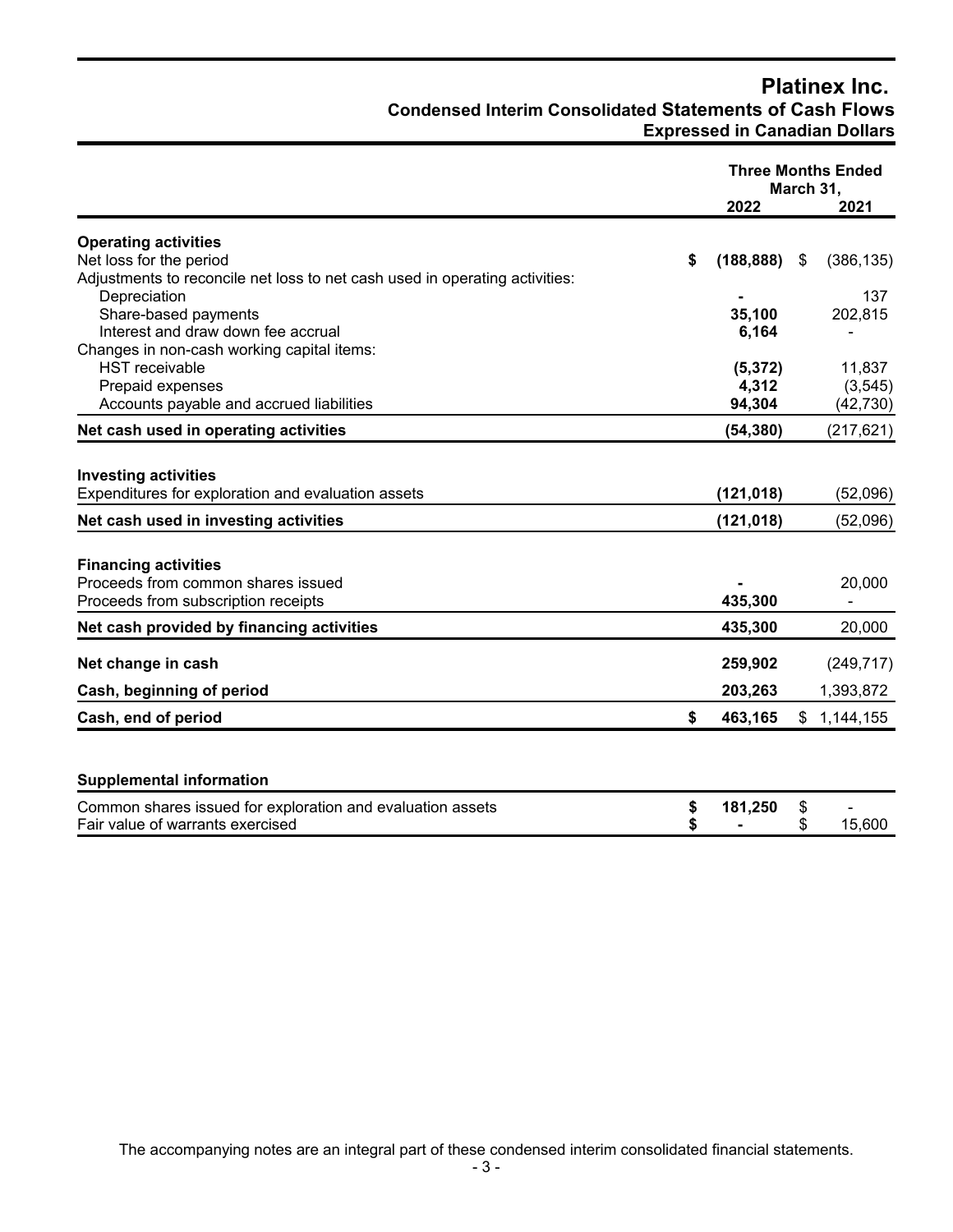# **Platinex Inc. Condensed Interim Consolidated Statements of Changes in Shareholders' Equity Expressed in Canadian Dollars**

|                                                                          |                         | Share-based                      |                                  |                                           |            |
|--------------------------------------------------------------------------|-------------------------|----------------------------------|----------------------------------|-------------------------------------------|------------|
|                                                                          | <b>Share</b><br>Capital | <b>Warrant</b><br><b>Reserve</b> | <b>Payment</b><br><b>Reserve</b> | <b>Accumulated</b><br><b>Deficit</b>      | Total      |
| Balance, December 31, 2020                                               | 10,525,580<br>S.        | \$1,654,928                      | \$1,660,351                      | $$(11, 445, 671)$ \$                      | 2,395,188  |
| Net loss and comprehensive loss for the period                           |                         |                                  |                                  | (386, 135)                                | (386, 135) |
| Share-based payments                                                     |                         |                                  | 202,815                          |                                           | 202,815    |
| Common shares to be issued for the exercise of warrants (note 6(b)(vii)) | 35,600                  | (15,600)                         |                                  |                                           | 20,000     |
| Balance, March 31, 2021                                                  | \$10,561,180            | \$1,639,328                      |                                  | $$1,863,166$ $$(11,831,806)$ \$ 2,231,868 |            |
| Balance, December 31, 2021                                               | 10,799,399              | \$1,633,309                      |                                  | $$2,068,594$ $$(12,653,326)$ \$           | 1,847,976  |
| Net loss and comprehensive loss for the period                           |                         |                                  |                                  | (188, 888)                                | (188, 888) |
| Common shares issued for exploration and evaluation assets (note 3)      | 181,250                 |                                  |                                  |                                           | 181,250    |
| Share-based payments                                                     |                         |                                  | 35,100                           |                                           | 35,100     |
| Balance, March 31, 2022                                                  | \$10,980,649            | \$1,633,309                      |                                  | $$2,103,694$ $$(12,842,214)$ \$           | 1,875,438  |

The accompanying notes are an integral part of these condensed interim consolidated financial statements.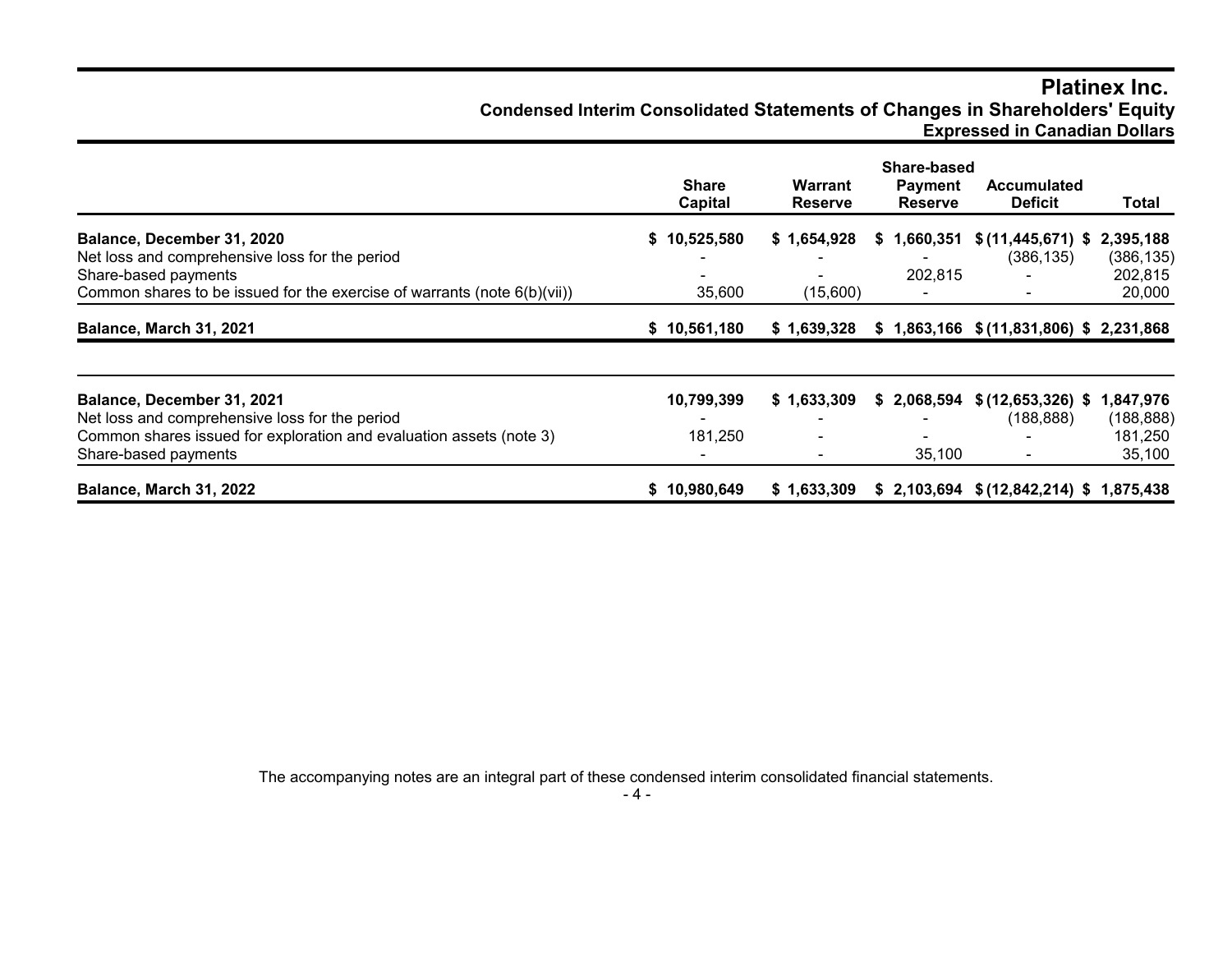## **1. NATURE OF OPERATIONS AND GOING CONCERN**

Platinex Inc., which together with its subsidiaries is collectively referred to as the "Company" or "Platinex", is a Canadian company whose business activity is the exploration and evaluation of mineral properties in Canada. Platinex was incorporated under the Ontario Business Corporations Act on August 12, 1998.

The Company is listed on the Canadian Securities Exchange, having the symbol PTX. The address of the Company's corporate office and principal place of business is 807-20 William Roe Blvd., Newmarket, Ontario, L3Y 5V8, Canada.

These condensed interim consolidatedfinancial statements were approved and authorized for issuance by the Board of Directors on May 30, 2022.

For the three months ended March 31, 2022, the Company generated a net loss of \$188,888 (three months ended March 31, 2021 - \$386,135), has an accumulated deficit of \$12,842,214 as at March 31, 2022 (December 31, 2021 - \$12,653,326) and has cash flow from operations amounting to \$(54,380) for (three months ended March 31, 2021 - \$217,621).

Management estimates that the funds available as at March 31, 2022 may not be sufficient to meet the Company's obligations and budgeted expenditures through December 31, 2022. The Company will have to raise additional funds to continue operations. The Company is pursuing financing alternatives to fund its operations and to continue its activities as a going concern. Although there is no assurance that the Company will be successful in these actions, management believes that it will be able to secure the necessary financing through the issuance of new debt and equity. See also note 12.

Commencing in March 2020, the outbreak of the novel strain of coronavirus known as "COVID-19" has resulted in governments worldwide enacting emergency measures to combat the spread of the virus. These measures, which include the implementation of travel bans, self-imposed quarantine periods and social distancing, have caused material disruption to businesses globally resulting in an economic slowdown. Global equity markets have experienced significant volatility and weakness. Governments and central banks have reacted with significant monetary and fiscal interventions designed to stabilize economic conditions. The duration and impact of the COVID-19 pandemic is unknown at this time, as is the efficacy of the government and central bank interventions. It is not possible to reliably estimate the length and severity of these developments and the impact on the financial results and condition of the Company.

Although these condensed interim consolidatedfinancial statements have been prepared using International Financial Reporting Standards ("IFRS") applicable to a going concern, the above-noted events and conditions indicate a material uncertainty which may cast significant doubt on the Company's ability to continue as a going concern.

These condensed interim consolidatedfinancial statements do not reflect the adjustments to the carrying amounts of assets and liabilities, to the reported expenses and to the financial position classifications that would be necessary if the going concern assumption was inappropriate. These adjustments could be material.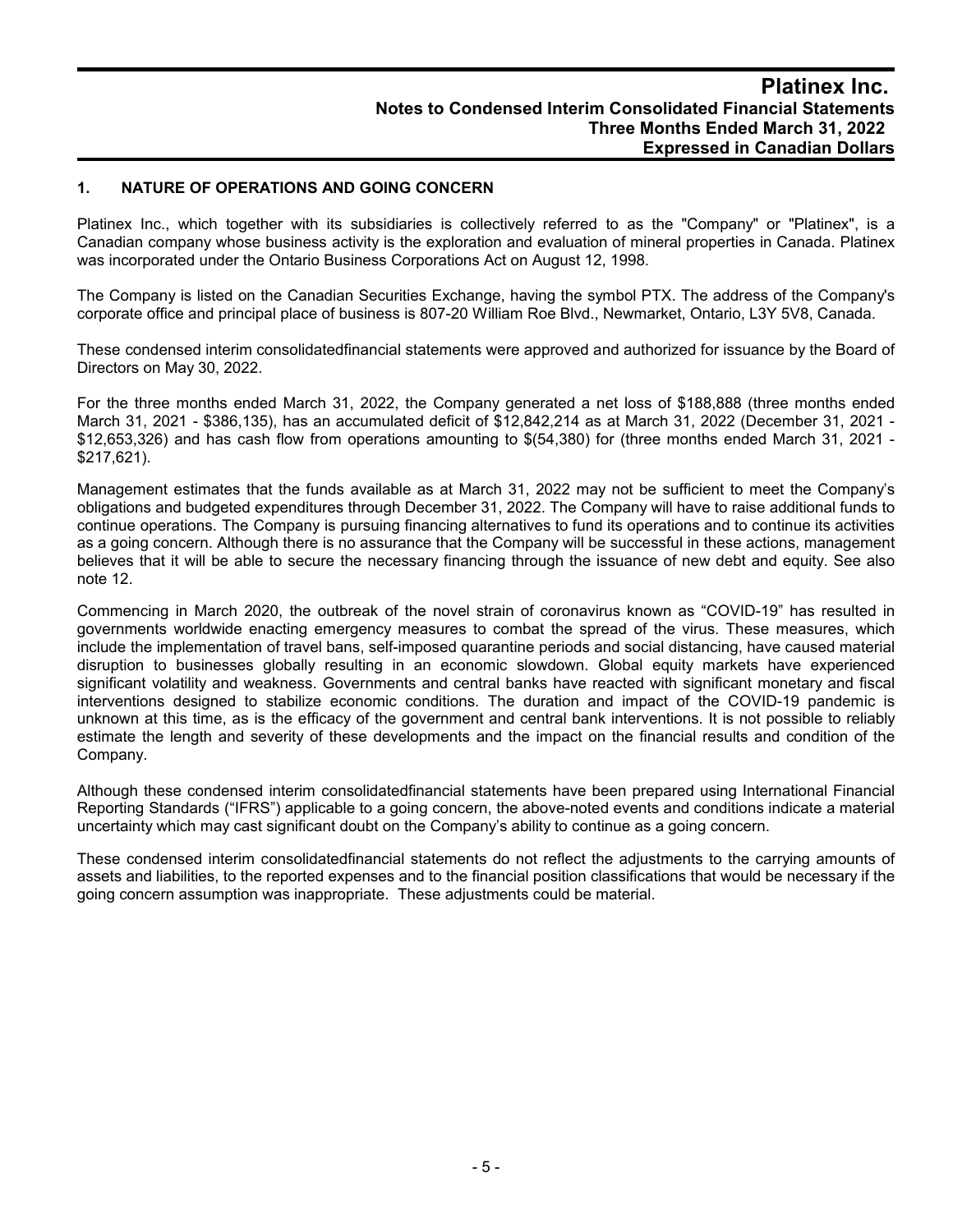## **2. BASIS OF PREPARATION**

#### *Basis of Presentation and Measurement*

These condensed interim consolidatedfinancial statements have been prepared in accordance with International Accounting Standard 34 Interim Financial Reporting ("IAS 34") as issued by the International Accounting Standards Board ("IASB") and under the historical cost method, except for certain financial instruments measured at fair value.

These condensed interim consolidatedfinancial statements should be read in conjunction with the Company's annual consolidated financial statements for the years ended December 31, 2021 and 2020 which have been prepared in accordance with IFRS as issued by the IASB. The accounting policies and methods adopted are consistent with those disclosed in the Company's consolidated financial statements for the years ended December 31, 2021 and 2020, except as noted below. Any subsequent changes to IFRS that are given effect in the Company's annual financial statements for the year ending December 31, 2022 could result in restatement of these unaudited condensed interim financial statements.

The preparation of financial statements in conformity with IFRS requires the use of certain critical accounting estimates. It also requires management to exercise its judgment in the process of applying the group's accounting policies. The areas involving a higher degree of judgment or complexity, or areas where assumptions and estimates are significant to the condensed interim consolidatedfinancial statements are disclosed in the Company's consolidated financial statements as at and for the years ended December 31, 2021 and 2020.

#### *Accounting standards effective for future periods*

There are no IFRS or IFRIC interpretations that are not yet in effect that are currently expected to have a material impact on the Company.

#### **3. EXPLORATION AND EVALUATION ASSETS**

|                                     | <b>Shining Tree</b> | <b>W2 Project</b>        | <b>Total</b>    |
|-------------------------------------|---------------------|--------------------------|-----------------|
| <b>Balance at December 31, 2020</b> | 1,173,540<br>S.     | \$<br>$\blacksquare$     | 1,173,540<br>S. |
| Acquisition - shares                | 200,000             | $\overline{\phantom{0}}$ | 200,000         |
| Royalty payment received            | (12,500)            | $\blacksquare$           | (12,500)        |
| <b>Exploration costs</b>            | 785,868             |                          | 785,868         |
| <b>Balance at December 31, 2021</b> | 2,146,908           |                          | 2,146,908       |
| Acquisition - shares                |                     | 181.250                  | 181,250         |
| Acquisition -cash                   | 11,500              | 25,000                   | 36,500          |
| <b>Exploration costs</b>            | 49,717              | 34,801                   | 84,518          |
| Balance at March 31, 2022           | 2,208,125           | 241,051                  | 2,449,176       |

Shining Tree Property, Ontario

In 2011, the Company vested an option agreement with Skead Holdings Ltd. ("Skead"), with respect to 139 claim units (5,680 acres or 2,299 ha), situated in Churchill, MacMurchy and Asquith Townships in Ontario (the "Shining Tree property"). The Company now holds a 100% interest in the claims subject to a 3% NSR and advance royalty payments of \$10,000 per year commencing in April 2019. Advance royalty payments for 2019, 2020 and 2021 have been paid.

Platinex may eliminate the requirement for future advance royalty payments by making a one-time advance royalty payment of \$100,000. Two thirds of the 3% NSR may be reduced by payment of: \$75,000 for each one-quarter percent for the first one-half percent; \$150,000 for each one-quarter percent for the second one-half percent; \$250,000 for each one-quarter percent for the third one-half per cent, and; \$400,000 for each one-quarter percent for the final one-half percent (\$1.75 million in aggregate). If Skead wishes to sell the residual royalty interest the Company retains a right of first refusal to purchase the NSR.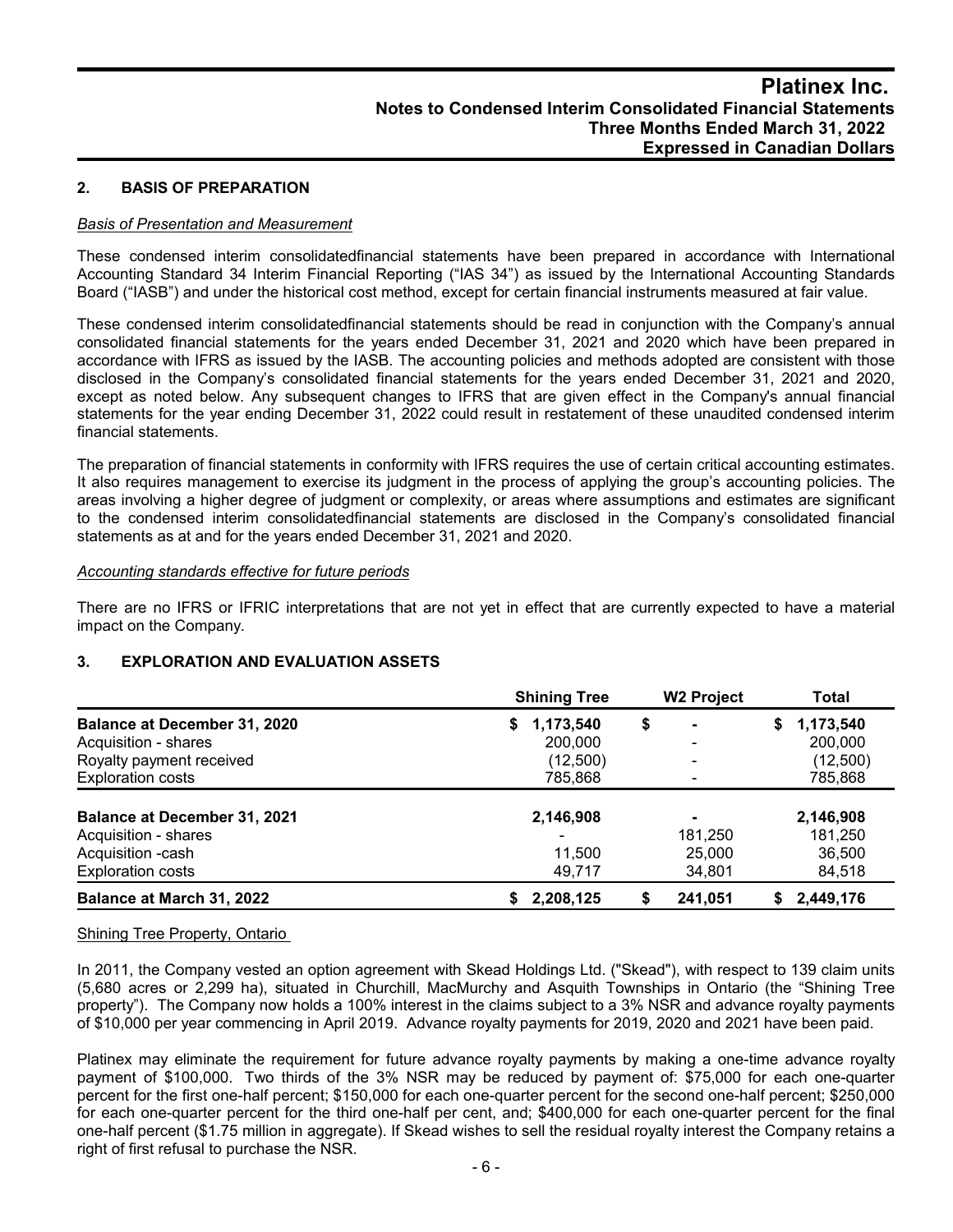## **3. EXPLORATION AND EVALUATION ASSETS (Continued)**

## Shining Tree Property, Ontario (continued)

The Company entered into two agreements in August 2016 and a further five agreements in November 2016, January 2017, March 2017, April 2017 and June 2017 and staked claims in December 2016 which significantly expanded the size and potential of its Shining Tree gold property. Platinex has entered into an option agreement with Skead and Ashley Gold Mines Limited ("Ashley Gold"), with respect to certain claims situated in Churchill, MacMurchy and Asquith Townships, in Ontario. Platinex acquired a 100% interest in the 54 claim units and 50% interest in a further 8 claim units (991 ha or 2,480 acres), subject to a 2% NSR, by issuing 200,000 shares of Platinex (issued in 2016), and by making cash payments (or share equivalent) of \$95,000 and by incurring property expenditures of \$500,000 during the ensuing four-year period to August 17, 2020 (the "Skead-Ashley option").

Platinex also entered into an agreement with two prospectors to purchase a 100% interest in four claims comprising 20 claim units (320 ha or 800 acres) in Churchill, MacMurchy and Asquith Townships, in Ontario by issuing 400,000 shares of Platinex (issued in 2016). Platinex subsequently entered into five agreements with one prospector to purchase a 100% interest in: ten claims comprising 70 claim units (1,120 ha or 2,800 acres) for 398,000 shares on November 3, 2016 (issued in 2016); four claims comprising 43 claim units (688 ha. or 1,720 acres) for 71,429 shares on January 25, 2017; eight claims comprising 96 claim units (1,536 ha or 3,840 acres) for 86,705 shares on March 30, 2017; 21 claims comprising 267 claim units (4,272 ha or 10,680 acres) for 391,250 shares on April 20, 2017 and 9 claims comprising 127 claim units (2,032 ha or 5,080 acres) for \$5,000 and 436,190 shares on June 20, 2017. Platinex also staked claims comprising 45 claim units (720 ha or 1,800 acres). Six claim units were subsequently included in the Skead Agreement.

In January and March 2019, the following amendments were made to the Skead-Ashley option agreement:

- (i) The option in arrears was increased to \$30,000 and due on January 18, 2019 through the issuance of shares (issued);
- (ii) Final option payment of \$30,000 (payable in cash) due August 1, 2019; (amended see below)
- (iii) Year 3 expenditures of \$150,000 due on or before August 17, 2020; (amended see below)
- (iv) Year 4 expenditures of \$200,000 due on or before August 17, 2021. (amended see below)

On April 12, 2019, the Company closed a transaction for the assignment of its ownership rights, under the Skead-Ashley option agreement with respect to a 50% interest in claim L4212960, to Goldeye Explorations Ltd., a subsidiary of Treasury Metals Inc. The terms include proceeds of \$25,000 received in cash and a 1% NSR royalty on 50% of the claim. The remaining requirements under the Skead-Ashley option were accordingly amended to:

- (i) Final option payment of \$28,000 (paid);
- (ii) Year 3 expenditures of \$140,000 due on or before August 17, 2020; (waived)
- (iii) Year 4 expenditures of \$186,667 due on or before August 17, 2021.(completed)

On July 24, 2020, the Company announced that pursuant to the terms of the mining investment agreement (the "Purchase Agreement") dated July 15, 2020 between the Company, Treasury Metals Inc. ("Treasury") and its whollyowned subsidiary Goldeye Explorations Limited, the Company has acquired an aggregate of 208 unpatented mining claims located in the Shining Tree District, Northern Ontario (the "Mining Claims") and three net smelter royalties (the "Royalties").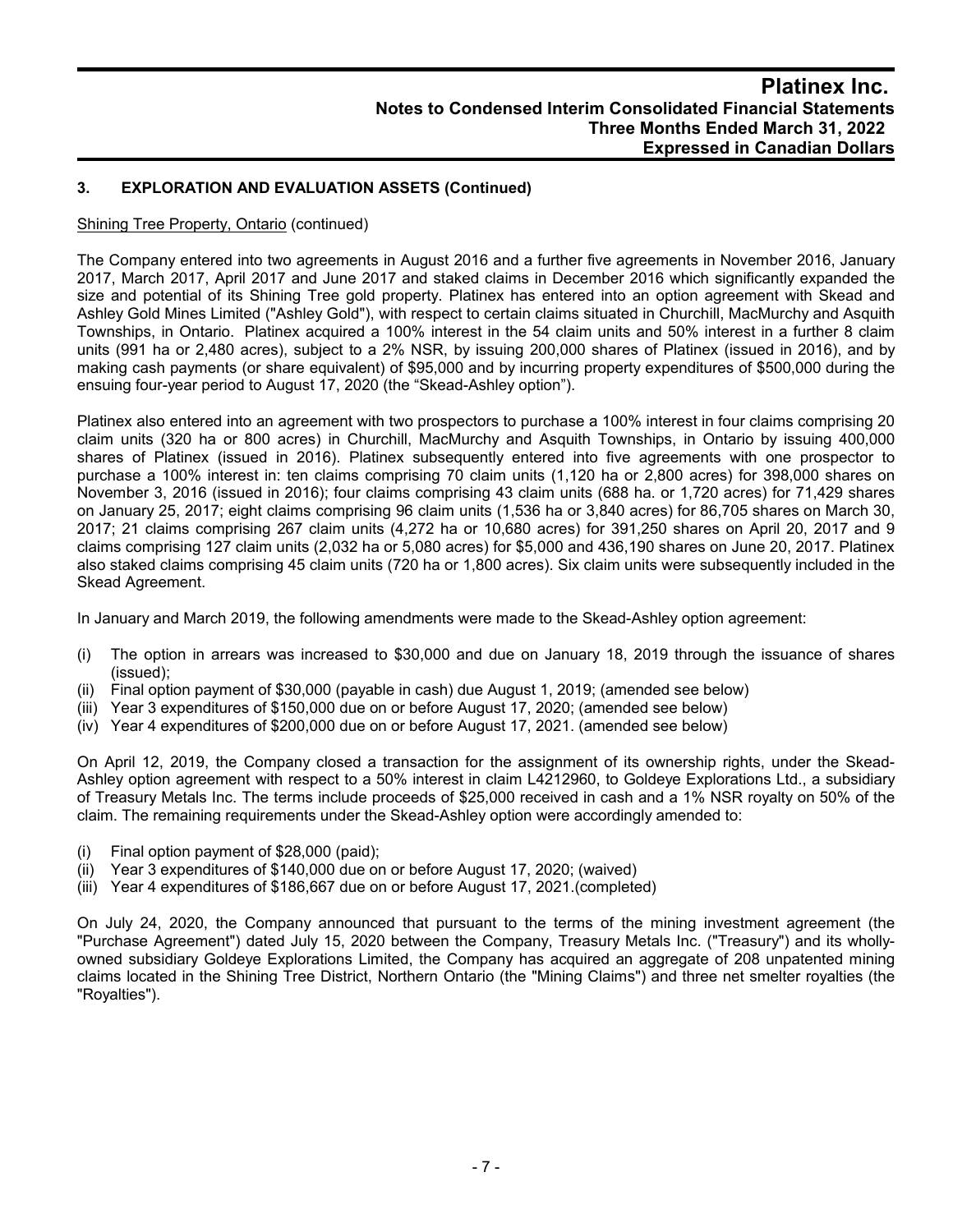## **3. EXPLORATION AND EVALUATION ASSETS (Continued)**

#### Shining Tree Property, Ontario (continued)

In consideration for acquiring the Mining Claims and the Royalties (the "Acquisition"), Platinex issued to Treasury 12,500,000 common shares ("Consideration Shares") of Platinex and 5,000,000 non-transferable common share purchase warrants ("Consideration Warrants") of Platinex. Each Consideration Warrant entitles Treasury to purchase one common share of Platinex at a price of \$0.05 per share for a period of 24 months from the date of issue. If Treasury exercised the Consideration Warrants on or before September 1, 2020, it would have received an additional non-transferable common share purchase warrant (a "Secondary Warrant") for each Consideration Warrant exercised. Each Secondary Warrant entitles the holder to purchase one common share of Platinex at a price of \$0.20 per share for a period of 24 months from the date of the closing of the Acquisition. The Secondary Warrants provide that Treasury shall not exercise the Secondary Warrants if such exercise would result in it owning 20% or more of the issued and outstanding common shares of Platinex.

The Consideration Shares were valued at \$750,000 based on the share price on July 15, 2020. The Consideration Warrants issued were assigned an aggregate fair value of \$210,000 using the Black-Scholes option pricing model with the following assumptions: share price of \$0.06, dividend yield 0%, expected volatility 194%, risk-free rate of return 0.27% and expected life of 2 years.

The parties have agreed that the Consideration Shares will be placed in a voluntary escrow agreement, with 25% (3,125,000 Consideration Shares) to be released on the 12<sup>th</sup>, 15<sup>th</sup>, 18<sup>th</sup> and 24<sup>th</sup> month anniversaries of the closing of the Acquisition. Treasury has agreed to support and vote for the recommendations of the Company's management at all shareholder meetings of the Company held during the time that the Consideration Shares are held in escrow. As at December 31, 2021, 6,250,000 (2020 - 12,500,000) Consideration Shares were held in escrow.

The Royalties consist of a 100% interest in three royalty agreements, consisting of (i) a 2% net smelter royalty in respect of the Sonia-Puma Property held by Minera Goldeye Chile Limitada (which has been acquired by Newmont Goldcorp); (ii) a 1% net smelter royalty in respect of nine mineral claims forming part of the McFaulds Lake Project held by AurCrest Resources Inc.; and (iii) a 2% net smelter royalty in respect of 29 mineral claims located in MacMurchy Township, Ontario held by Golden Harp Resources Inc.

Prior to September 1, 2020, Treasury exercised 3,000,000 Consideration Warrants for proceeds of \$150,000, and the 3,000,000 common shares were issued to Treasury in November 2020. In connection with the exercise of the Consideration Warrants, 3,000,000 Secondary Warrants were issued to Treasury. The 3,000,000 Secondary Warrants were assigned an aggregate fair value of \$129,000 using the Black-Scholes option pricing model with the following assumptions: share price of \$0.06, dividend yield 0%, expected volatility 202%, risk-free rate of return 0.24% and expected life of 1.87 years. The value of the Secondary Warrants was included in share capital as share issue costs. Treasury has the right to participate in future financings which may be conducted by Platinex in order to allow it to maintain its pro rata equity interest in Platinex for a period of 24 months from the closing of the Acquisition. The Purchase Agreement also provided Treasury with the right to appoint one nominee to the board of directors of Platinex for a period of two years.

On August 14, 2020, Skead and Ashley Gold waived the requirement for Platinex to conduct and file \$140,000 of assessment work prior to August 17, 2020. On December 4, 2020, Skead-Ashley accepted that the Year 4 expenditures had been incurred which resulted in the vesting of the option and the claims were duly registered in Platinex's name.

On August 18, 2021, the Company acquired additional mining claims in Shining Tree Property from Alamos Gold Inc. Consideration for the additional mining claims included 5,000,000 common shares of Platinex (fair valued at \$200,000) which are subject to a six month hold period from the date of issue and 2% net smelter returns royalty on the mining claims. One half of the 2% NSR may be reduced by payment of \$500,000.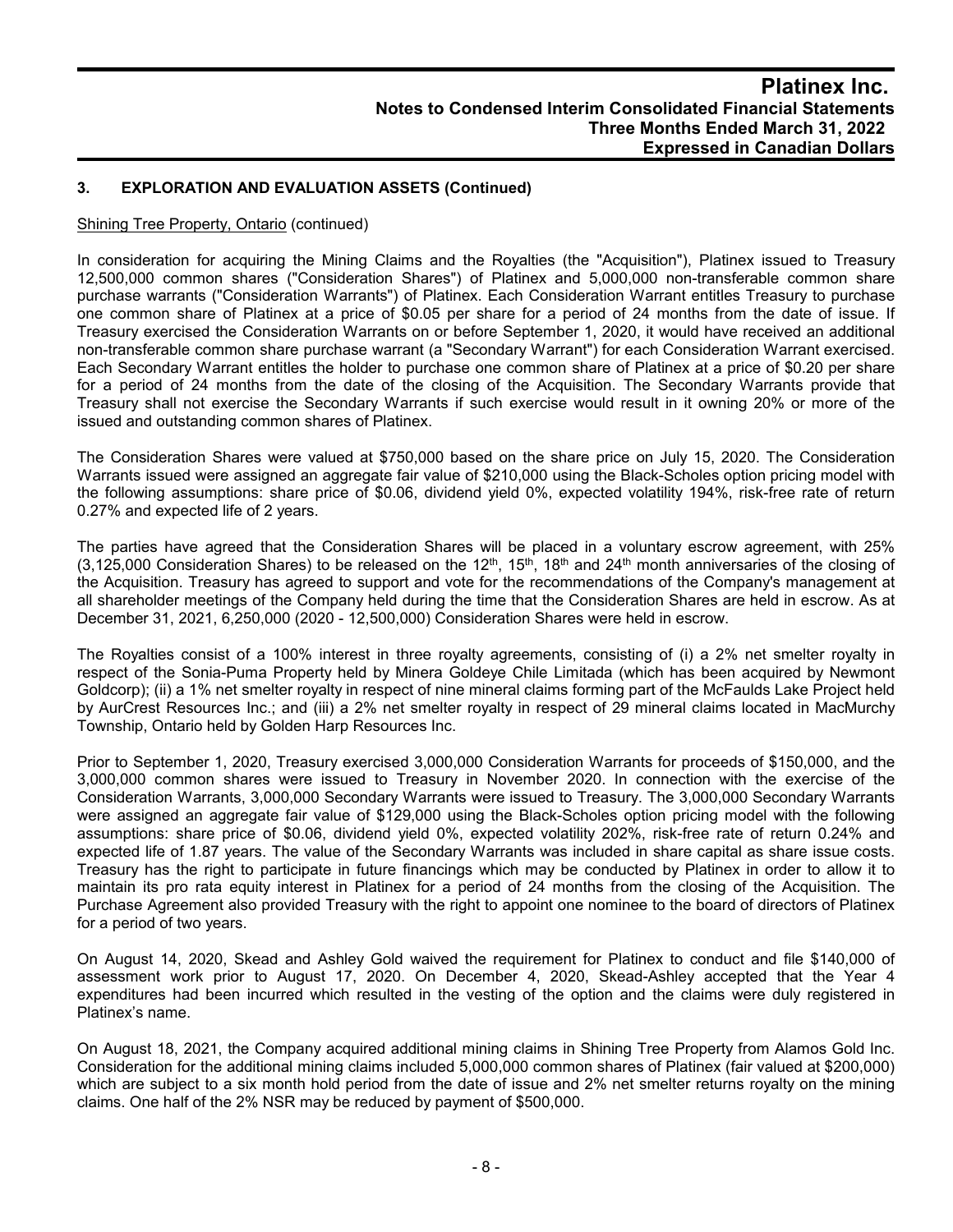## **3. EXPLORATION AND EVALUATION ASSETS (Continued)**

#### Shining Tree Property, Ontario (continued)

On March 22, 2022, the Company acquired 63 mining claims adjoining its Shining Tree Project from Skead. Consideration for the mining claims was \$11,500 (paid) and the issuance of 400,000 shares (note 12(iv)). The mining claims are subject to a 2% NSR of which the Company has the rights to repurchase up to 1% at the rate of \$400,000 per 0.5%.

#### W2 Project

On January 7, 2022, the Company acquired of a 100% ownership interest in the W2 Copper-Nickel-PGE Project (the "W2 Project"). The transaction was effected by way of a purchase and sale agreement (the "Agreement") between Platinex's wholly owned subsidiary, Endurance Elements Inc. ("Endurance Elements"), and Springer Mineral Resources Corporation ("Springer").

Pursuant to the Agreement, Platinex issued 3,625,000 common shares (valued at \$181,250) to Springer. Platinex also paid \$25,000 in cash and granted Springer a net smelter returns royalty of up to 2% on the mining claims comprising the W2 Project. An additional \$25,000 cash payment will be made within 90 days of closing. Platinex has the option to buy back half of the NSR for total consideration of \$1,000,000.

Subject to certain conditions and two shareholder value enhancing project milestones being achieved Platinex will pay up to an additional \$300,000 to Springer, of which \$212,500 can be paid through the issuance of shares of Platinex.

#### **4. PROMISSORY NOTE**

On November 9, 2021, the Company entered into a promissory note agreement for \$250,000 from a lender. The drawdown fee is 2% of the loan amount (\$5,000). The promissory note bears interest at the rate of 10% per annum and is due on maturity. The promissory note has a six-month term maturing on May 9, 2022. The Company has the option to extend the promissory note for another six months with the payment of a 2% renewal fee (note 12(v)). Interest accrued as at December 31, 2021 was \$14,789.

The loan is secured by royalties consisting of a 100% interest in three royalty agreements plus a royalty on claim, being:

- (i) a 2% net smelter royalty in respect of the Sonia-Puma Property held by Minera Goldeye Chile Linitada (which has been acquired by Newmont Goldcorp);
- (ii) a 1% net smelter royalty in respect of nine mineral claims forming part of the Mcfaulds Lake Project held by AurCrest Resources Inc.;
- (iii) a 1% net smelter royalty in respect of 29 mineral claims located in MacMurchy Township, Ontario held by Golden Harp Resources Inc.; and
- (iv) a 1% NSR royalty on 50% of claim L4212960.

In addition, the Company has granted to the lender 500,000 stock options at an exercise price of \$0.05 per share and expiry date of November 17, 2024. The fair value of these stock options was \$22,000).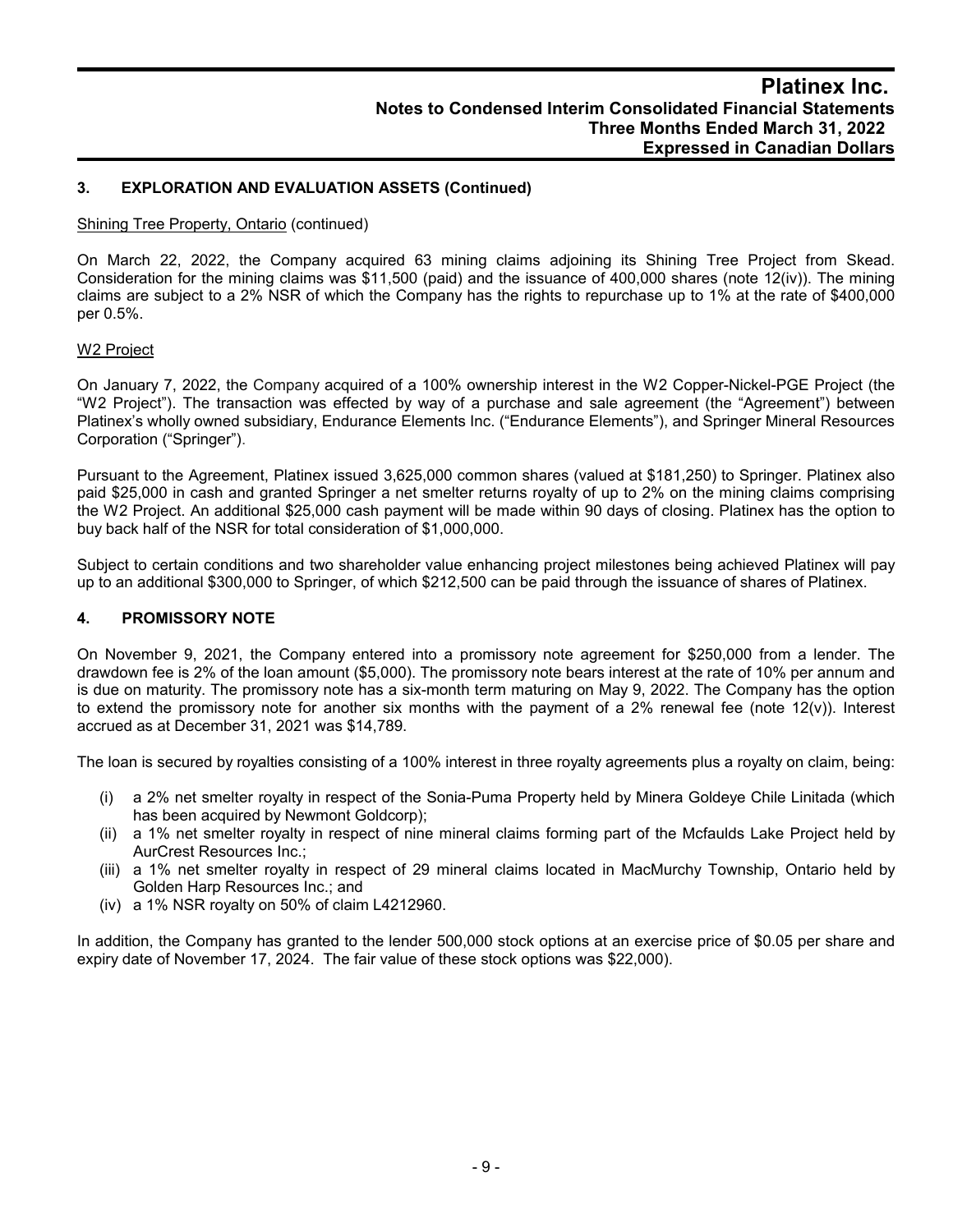## **5. LOAN PAYABLE**

In May 2020, the Company received a government guaranteed loan of \$40,000 to help with operating costs during COVID-19. The loan is interest-free until December 31, 2023. 25% of the loan amount is eligible for forgiveness provided that the Company pays back 75% of the loan on or before December 31, 2023. If the Company does not repay the loan by December 31, 2023, the loan may be converted into a 2-year term loan at an interest rate of 5%.

## **6. SHARE CAPITAL**

a) Authorized: Unlimited number of common shares.

b) Issued:

|                                                                                                                    | Number of<br>common shares | Amount                           |
|--------------------------------------------------------------------------------------------------------------------|----------------------------|----------------------------------|
| Balance, December 31, 2020<br>Common shares issued for the exercise of warrants (i)<br>Value of warrants exercised | 155,810,598<br>400,000     | \$10,525,580<br>20,000<br>15,600 |
| <b>Balance, March 31, 2021</b>                                                                                     | 156,210,598                | \$10,561,180                     |
| Balance, December 31, 2021<br>Common shares issued for exploration and evaluation assets (note 3)                  | 161,654,598<br>3,625,000   | \$10,799,399<br>181,250          |
| <b>Balance, March 31, 2022</b>                                                                                     | 165,279,598                | \$10,980,649                     |

## **For the three months ended March 31, 2021**

- (i) During the three months ended March 31, 2021, 400,000 warrants were exercised for gross proceeds of \$20,000. The weighted average market price of the Company's shares during the period in which warrants were exercised was \$0.05.
- c) Commitment to issue shares:

During the year ended December 31, 2018, the Company entered into an agreement to settle a portion of consulting fees in common shares of the Company. As at March 31, 2022, the amount to be settled was \$59,679 and is included in accounts payable and accrued liabilities.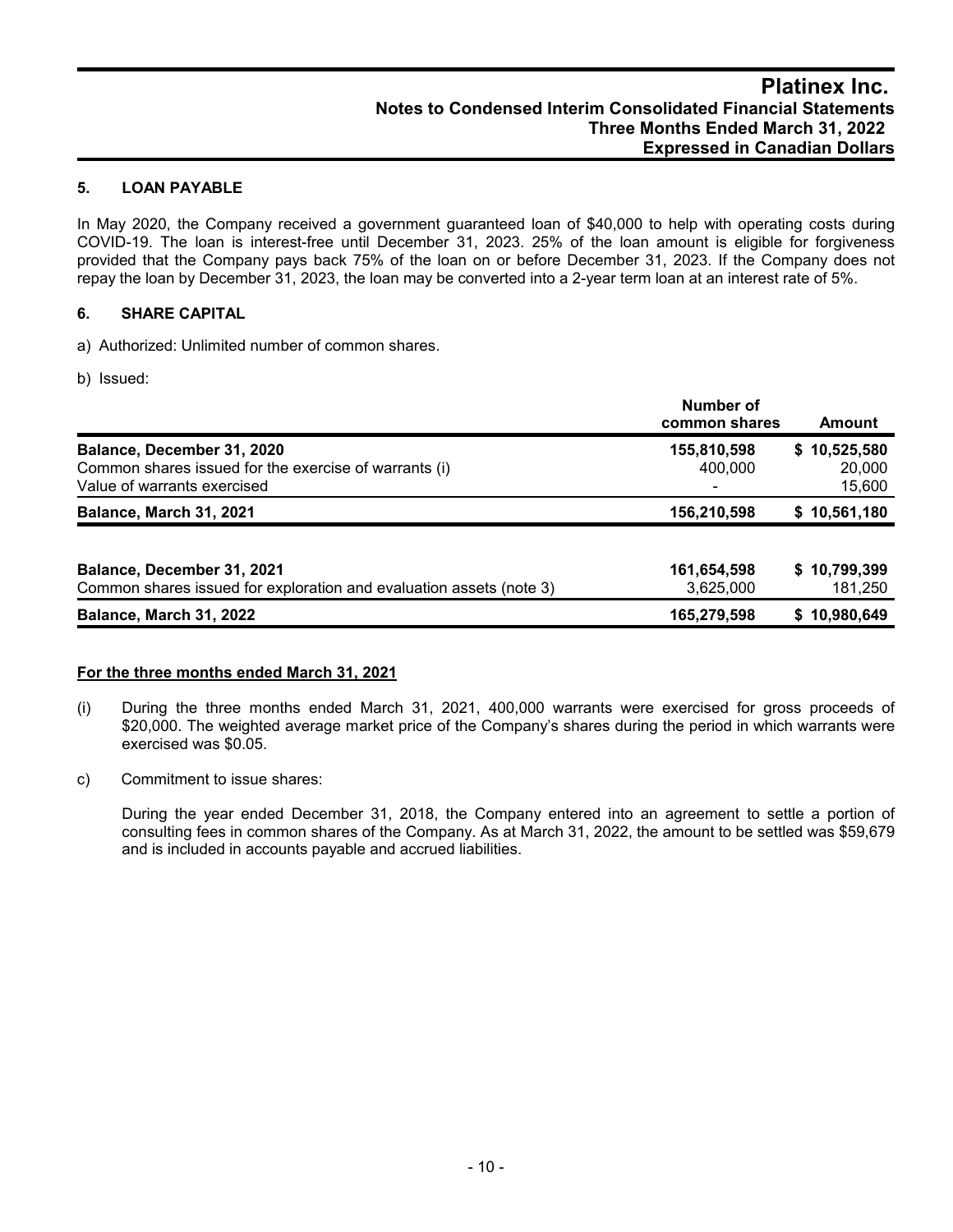## **7. WARRANTS**

The following table reflects the continuity of warrants for the periods ended March 31, 2022 and 2021:

|                                                  | Number of<br>warrants     | <b>Weighted average</b><br>exercise price (\$) |  |
|--------------------------------------------------|---------------------------|------------------------------------------------|--|
| Balance, December 31, 2020<br>Exercised (note 3) | 62,954,934<br>(400,000)   | 0.11<br>0.05                                   |  |
| Balance, March 31, 2021                          | 62,554,934                | 0.11                                           |  |
| Balance, December 31, 2021<br>Expired            | 38,139,302<br>(1,100,000) | 0.10<br>0.075                                  |  |
| <b>Balance, March 31, 2022</b>                   | 37,039,302                | 0.10                                           |  |

The following table reflects the warrants issued and outstanding as of March 31, 2022:

| Date of Expiry    | <b>Number of warrants</b><br>outstanding | <b>Exercise</b><br>price(\$) |  |
|-------------------|------------------------------------------|------------------------------|--|
| June 30, 2022     | 408,800                                  | 0.075                        |  |
| July 15, 2022     | 11,443,333                               | 0.075                        |  |
| July 15, 2022     | 2,000,000                                | 0.05                         |  |
| July 15, 2022     | 3,000,000                                | 0.20                         |  |
| December 31, 2022 | 5,715,169                                | 0.10                         |  |
| January 9, 2023   | 750,000                                  | 0.24                         |  |
| August 24, 2023   | 13,722,000                               | 0.10                         |  |
|                   | 37,039,302                               | 0.10                         |  |

## **8. STOCK OPTIONS**

In October 2005, the Company's Board of Directors approved a stock option plan. Under the terms of the Company's stock option plan, a maximum of 10% of the then issued and outstanding common shares are reserved for issuance to the Company's directors, officers, employees and eligible consultants. The stock option plan was approved by the Company's non-participatory shareholders on May 24, 2006 and is re-approved each successive year at the Annual General Meeting.

The following table reflects the continuity of stock options for the periods ended March 31, 2022 and 2021:

|                                               | Number of<br>stock options | <b>Weighted average</b><br>exercise price (\$) |
|-----------------------------------------------|----------------------------|------------------------------------------------|
| Balance, December 31, 2020<br>Granted (i)(ii) | 9,875,000<br>3,725,000     | 0.08<br>0.08                                   |
| Balance, March 31, 2021                       | 13,600,000                 | 0.08                                           |
| Balance, December 31, 2021<br>Granted (iii)   | 16,100,000<br>900,000      | 0.07<br>0.05                                   |
| Balance, March 31, 2022                       | 17,000,000                 | 0.07                                           |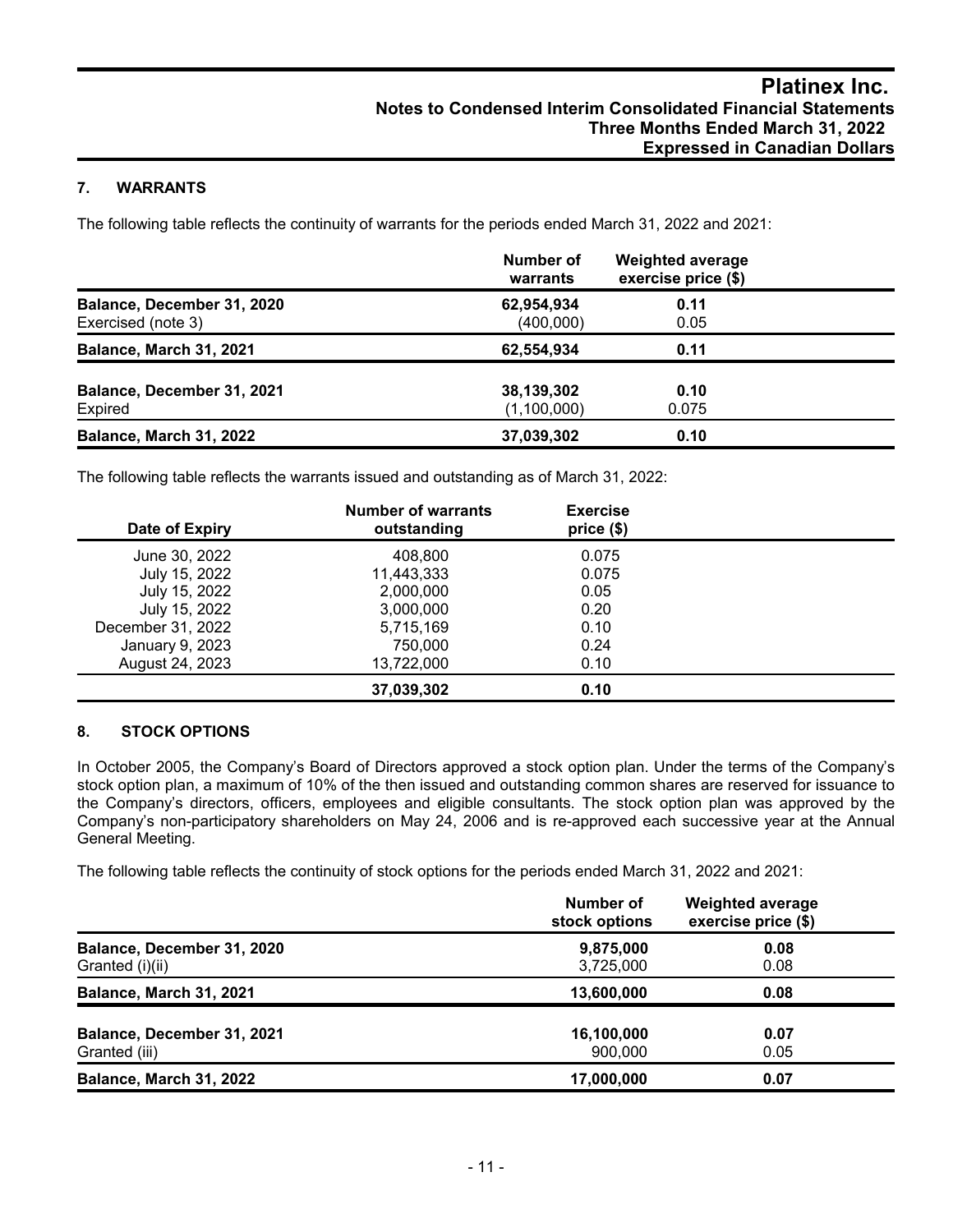## **8. STOCK OPTIONS (Continued)**

(i) On February 18, 2021, the Company granted stock options to purchase 3,125,000 common shares at \$0.08 per share to a senior officer, directors and consultants. The options will expire on February 18, 2026. The options vested immediately and were valued at their grant date fair value of \$0.052 per option for a total of \$162,500 using the Black-Scholes option pricing model with the following assumptions: expected dividend yield of 0%; expected volatility of 179%; share price of \$0.055; exercise price of \$0.08; risk-free interest rate of 0.59% and an expected life of 5 years.

(ii) On March 29, 2021, the Company granted stock options to purchase 600,000 common shares at \$0.07 per share to an advisor and a consultant. The options will expire on March 29, 2026. The options vested immediately and were valued at their grant date fair value of \$0.057 per option for a total of \$34,200 using the Black-Scholes option pricing model with the following assumptions: expected dividend yield of 0%; expected volatility of 177%; share price of \$0.06; exercise price of \$0.07; risk-free interest rate of 0.97% and an expected life of 5 years.

(iii) On March 14, 2022, the Company granted stock options to purchase 900,000 common shares at \$0.05 per share to a director. The options will expire on March 14, 2025. The options vested immediately and were valued at their grant date fair value of \$0.039 per option for a total of \$35,100 using the Black-Scholes option pricing model with the following assumptions: expected dividend yield of 0%; expected volatility of 172%; share price of \$0.05; exercise price of \$0.05; risk-free interest rate of 1.79% and an expected life of 3 years.

The following table reflects the Company's stock options outstanding and exercisable as at March 31, 2022:

| <b>Expiry date</b> | <b>Options</b><br>outstanding | <b>Options</b><br>exercisable | <b>Exercise</b><br>price (\$) | Weighted<br>average<br>remaining<br>contractual life<br>(years) |  |
|--------------------|-------------------------------|-------------------------------|-------------------------------|-----------------------------------------------------------------|--|
| September 18, 2022 | 1,700,000                     | 1,700,000                     | 0.10                          | 0.47                                                            |  |
| August 1, 2023     | 200,000                       | 200,000                       | 0.07                          | 1.34                                                            |  |
| August 17, 2023    | 100,000                       | 100,000                       | 0.07                          | 1.38                                                            |  |
| April 23, 2024     | 200,000                       | 200,000                       | 0.05                          | 2.07                                                            |  |
| November 1, 2024   | 1,000,000                     | 1,000,000                     | 0.05                          | 2.59                                                            |  |
| November 17, 2024  | 3,400,000                     | 3,400,000                     | 0.05                          | 2.64                                                            |  |
| March 14, 2025     | 900.000                       | 900.000                       | 0.050                         | 2.96                                                            |  |
| July 24, 2025      | 3,175,000                     | 3,175,000                     | 0.085                         | 3.32                                                            |  |
| August 14, 2025    | 200,000                       | 200,000                       | 0.07                          | 3.38                                                            |  |
| August 17, 2025    | 300,000                       | 300,000                       | 0.07                          | 3.38                                                            |  |
| September 2, 2025  | 650,000                       | 650,000                       | 0.06                          | 3.43                                                            |  |
| October 8, 2025    | 800,000                       | 800,000                       | 0.065                         | 3.53                                                            |  |
| February 18, 2026  | 3,125,000                     | 3,125,000                     | 0.08                          | 3.89                                                            |  |
| February 22, 2026  | 50,000                        | 50,000                        | 0.055                         | 3.90                                                            |  |
| March 29, 2026     | 600,000                       | 600,000                       | 0.070                         | 4.00                                                            |  |
| April 18, 2026     | 600,000                       | 600,000                       | 0.070                         | 4.05                                                            |  |
|                    | 17,000,000                    | 17,000,000                    | 0.07                          | 2.96                                                            |  |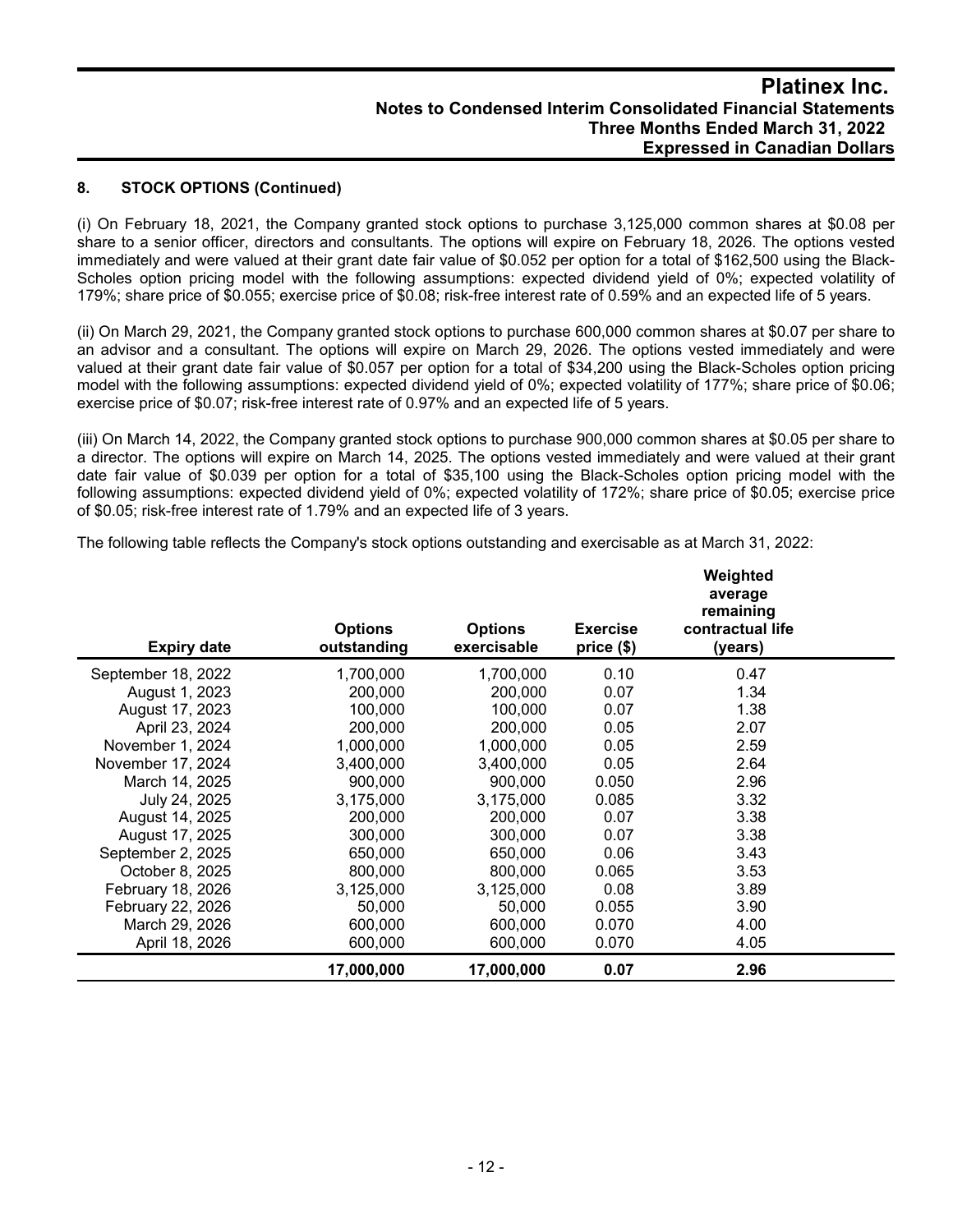## **9. SEGMENTED REPORTING**

The Company is organized into business units based on mineral properties and has one reportable operating segment in Canada, being that of acquisition and exploration and evaluation activities.

### **10. COMMITMENTS AND CONTINGENCIES**

#### *Environmental*

The Company's exploration and evaluation activities are subject to various laws and regulations governing the protection of the environment. These laws and regulations are continually changing and generally becoming more restrictive. The Company believes its operations are materially in compliance with all applicable laws and regulations. The Company has made, and expects to make in the future, expenditures to comply with such laws and regulations.

#### *Flow-through commitments*

The Company is obligated to spend \$9,575 by December 31, 2022. The flow-through agreements require the Company to renounce certain tax deductions for Canadian exploration expenditures incurred on the Company's mineral properties to flow-through participants. The Company indemnified the subscribers for certain tax-related amounts that may become payable by the subscribers if the Company does not meet its expenditure commitments.

#### **11. RELATED PARTY TRANSACTIONS**

Related parties include the Board of Directors and other key management personnel, close family members and enterprises that are controlled by these individuals.

The following summarizes the Company's related party transactions for the periods:

|           |                | March 31, | <b>Three Months Ended</b> |
|-----------|----------------|-----------|---------------------------|
|           | 2022           |           | 2021                      |
| Rent paid | $\blacksquare$ | S         | ,500                      |

Key management personnel is defined as those persons having authority and responsibility for planning, directing and controlling the activities of the Company, directly or indirectly, including any director (whether executive or otherwise) of the Company. The Company's key management personnel include the Directors, the Chief Executive Officer, the Chief Financial Officer and the Corporate Secretary.

Remuneration of key management personnel of the Company for the periods are presented below:

|                               | <b>Three Months Ended</b><br>March 31, |  |         |
|-------------------------------|----------------------------------------|--|---------|
|                               | 2022                                   |  | 2021    |
| Management and directors fees | 37.500                                 |  | 22,750  |
| Professional fees             | 18,000                                 |  | 18,000  |
| Consulting fees               | 18,000                                 |  | 22,500  |
| Share-based compensation      | 35,100                                 |  | 115,700 |
|                               | 108,600                                |  | 178.950 |

As at March 31, 2022, related parties were owed \$30,750 (December 31, 2021 - \$27,311) recorded in accounts payable and accrued liabilities. Amounts owing to related parties are non-interest bearing and have no repayment terms.